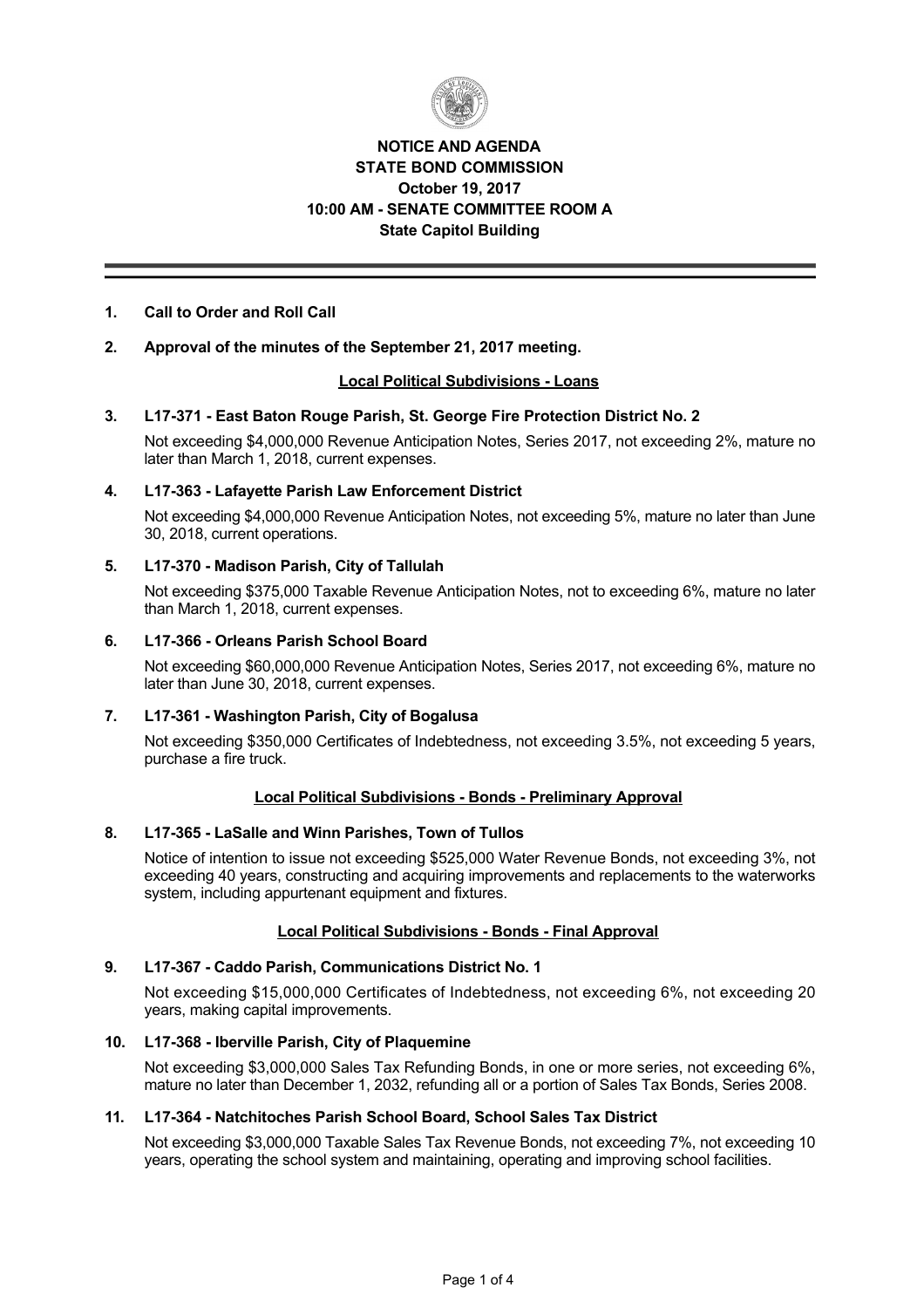## **12. L17360 Orleans Parish, City of New Orleans**

Not exceeding \$10,000,000 Taxable Limited Tax Bonds, Series 2017, not exceeding 6%, mature no later than December 31, 2027, paying in whole or in part certain legal judgments and settlement obligations.

## **13. L17362 St. Tammany Parish, City of Slidell**

Not exceeding \$23,000,000 Taxable Utilities Revenue Bonds, in one or more series, not exceeding 2.45% not exceeding 22 years, constructing, acquiring, extending and/or improving the combined waterworks system and sewer system.

#### **State Agencies, Boards and Commissions**

#### **14. S17045 Louisiana Housing Corporation (Barton Drive Manor and Briarwood Village Apartments)**

Not exceeding \$7,800,000 Multifamily Housing Revenue Bonds (Volume Cap), in one or more series, not exceeding 8%, not exceeding 35 years, acquisition, construction, rehabilitation and equipping of two multifamily housing facilities consisting of 132 units in Shreveport.

#### **Political Subdivisions - Bonds**

#### **15. S17029 Louisiana Community Development Authority (Ascension Parish Courthouse Project)**

Not exceeding \$26,000,000 Revenue Bonds, in one or more series, not exceeding 6%, not exceeding 30 years, (1) construction, equipping and furnishing a building to serve as the Ascension Parish Courthouse, (2) renovate and convert any existing courthouse buildings and (3) funding a debt service reserve fund.

## **Ratifications and or Amendments to Prior Approvals**

#### **16. L16085A Jefferson Davis Parish School Board, School District No. 8**

Amendment of a prior approval granted on February 18, 2016 to reflect change in cost of issuance.

#### 17. L16-150B - St. Mary Parish Council

Amendment of prior approvals granted on April 21, 2016 and June 15, 2017 to reflect change in cost of issuance.

#### **18. L16256A Iberville Parish Council**

Amendment of a prior approval granted on July 21, 2016 to reflect change in cost of issuance.

#### 19. L16-394A - St. Martin Parish Council

Amendment of a prior approval granted on October 20, 2016 to reflect change in cost of issuance and professionals.

## **20. L16473A St. Mary Parish, Consolidated Gravity Drainage District No. 2**

Amendment of a prior approval granted on December 14, 2016 to reflect change in cost of issuance and professionals.

## **21. L16480A Lafourche Parish, North Lafourche Conservation, Levee and Drainage District**

Amendment of a prior approval granted on December 15, 2016 to reflect change in cost of issuance.

#### **22. L17093A Natchitoches Parish School Board, Consolidated School District No. 7**

Amendment of a prior approval granted on March 6, 2017 to reflect change in cost of issuance and professionals.

#### **23. L17115A Tangipahoa Parish, Water District**

Amendment of a prior approval granted on April 20, 2017 to reflect change in cost of issuance and professionals.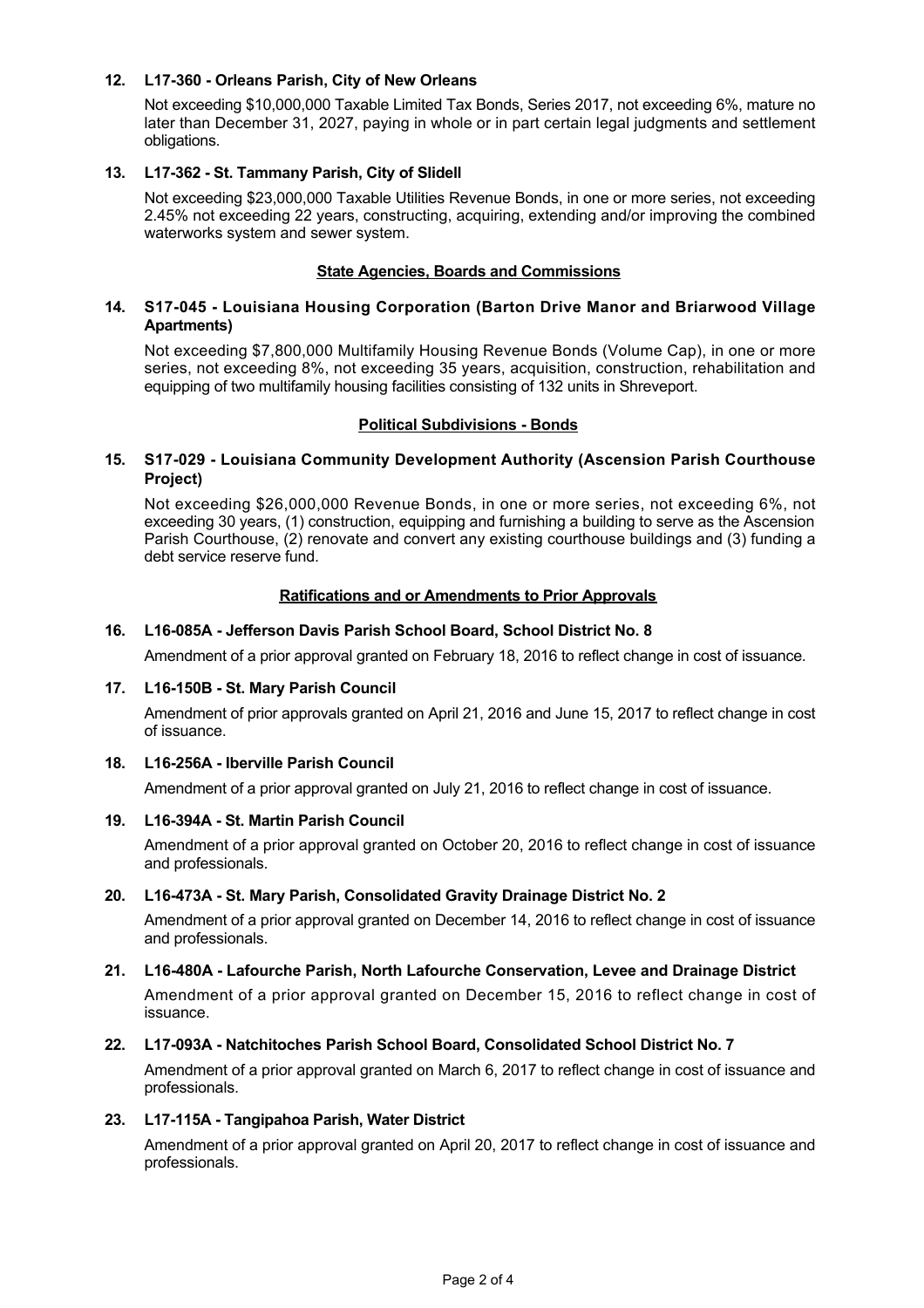# **24. L17233A Jefferson & St. Tammany Parishes, Greater New Orleans Expressway Commission**

Amendment of a prior approval granted on July 20, 2017 to reflect change in cost of issuance and professionals.

#### **25. L17253A Vernon Parish School Board, Leesville School District No. 16**

Amendment of a prior approval granted on August 17, 2017 to reflect change in cost of issuance and professionals.

**26. L17257A Terrebonne Parish, Hospital Service District No. 1 (Terrebonne General Medical Center Project)**

Amendment of a prior approval granted on August 17, 2017 to reflect change in cost of issuance and professionals.

**27. S16028A Louisiana Housing Corporation (Meadows at Nicholson, LP Project)**

Amendment of a prior approval granted on September 15, 2016 to reflect change in structure and associated cost of issuance and professionals.

#### **28. S16029A Louisiana Housing Corporation (Beau Sejour Estates Apartments Project)**

Amendment of a prior approval granted on September 15, 2016 to reflect change in cost of issuance and professionals.

**29. S16030A Louisiana Public Facilities Authority (Tulane University of Louisiana Project)**

Amendment of a prior approval granted on September 15, 2016 to reflect change in cost of issuance and professionals.

**30. S17023A Louisiana Public Facilities Authority (Clean Water State Revolving Fund Match Program)**

Amendment of a prior approval granted on May 18, 2017 to reflect change in cost of issuance.

#### **State of Louisiana**

## **31. S17046 State of Louisiana (Gas & Fuels Tax Bonds)**

Consideration of a preliminary resolution (1) Creating and establishing an issue of not exceeding \$224,375,000 Gasoline and Fuels Tax Second Lien Revenue Refunding Bonds, Series 2017D, in one or more subseries, not exceeding 12% variable and 7% fixed, mature no later than May 1, 2043, refunding Gasoline and Fuels Tax Second Lien Revenue Bonds Series 2013B-2 and Gasoline and Fuels Tax Second Lien Revenue Refunding Bonds, Series 2014A; (2) Authorizing the publication of the notice of intention(s); (3) Authorizing the execution of bond purchase agreement(s) or direct purchase agreement(s); (4) Providing for other matters; (5) Discussion and consideration of the evaluation teams recommendations for selection of Financial Institutions on proposals submitted in response to the September 27, 2017 Solicitation for Offers for Underwriting services.

## **Other Business**

#### **32. Bond Counsel RFQ**

Discussion and consideration of the evaluation teams recommendations for selection of a pool of Bond Counsels and Co-Bond Counsel on proposals submitted in response to the September 25, 2017 Request for Qualifications for Bond Counsel and Co-Bond Counsel Services for the State's General Obligation Bonds.

#### **33. Presentation**

Update on Net State Tax Supported Debt

## **Monthly Reports**

## **34. Monthly Reports**

N/A

**35. Adjourn**